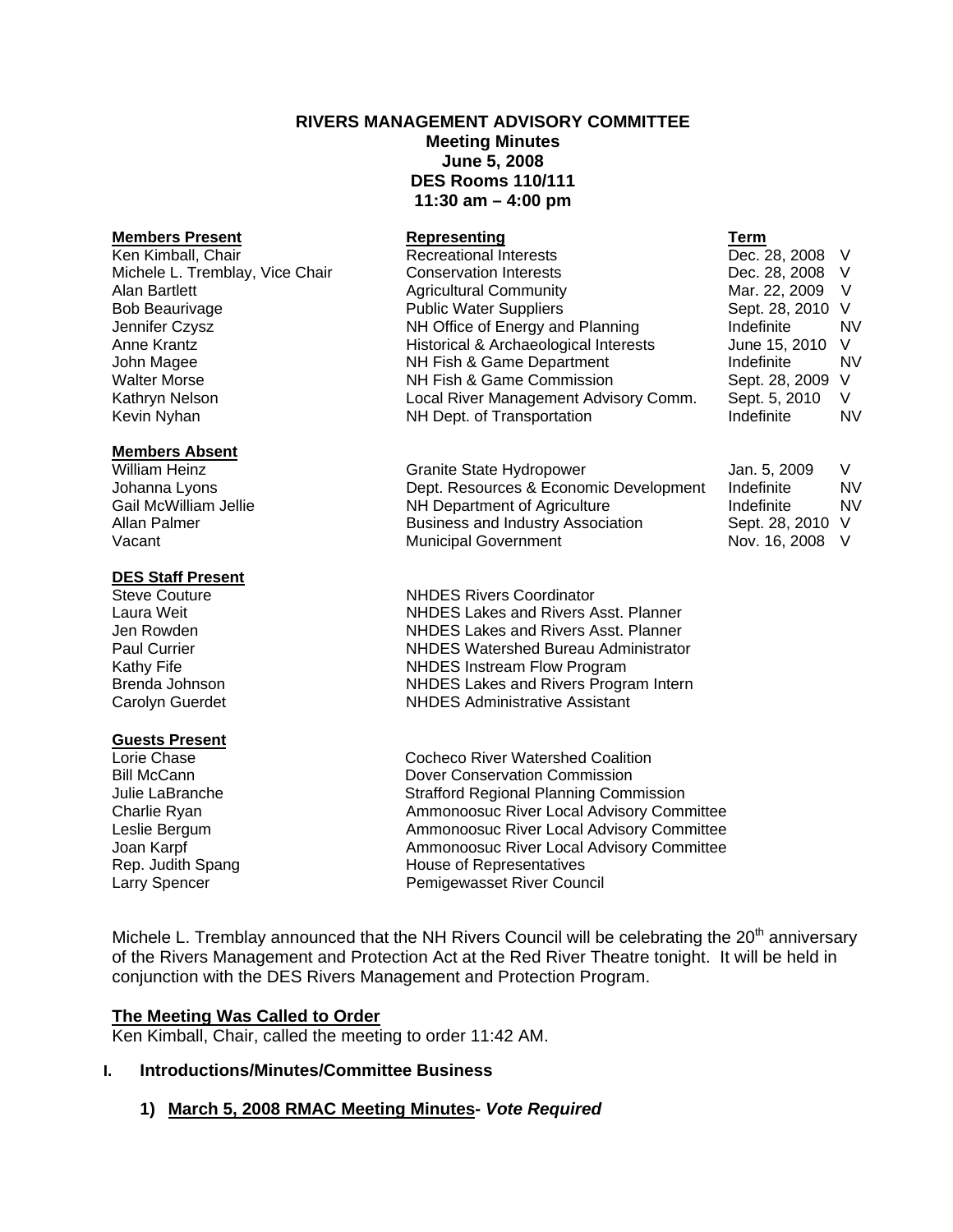#### ¾ *Michele L. Tremblay made a motion to accept the March 5, 2008 RMAC Meeting Minutes, Bob Beaurivage seconded the motion and the vote was unanimous.*

Introductions were made.

#### **2) RMAC Membership Update**

 Ted Sutton, Municipal Government representative and one of the original RMAC members, has retired. A nomination for a representative for the association of conservation commissions is also pending. There are a total of 11 voting committee members, with a current roster of nine; this means five voting members must be present for a quorum.

#### **3) RMAC Officer Elections**

#### ¾ *Walter Morse made a motion to nominate Michele L. Tremblay as Vice Chair. Second to the motion by Kathryn Nelson. Motion passed unanimously.*

Meeting was turned over to Vice Chair, Michele L. Tremblay.

### ¾ *Kathryn Nelson made a motion to nominate Ken Kimball as Chair. Second to the motion by Walter Morse. Motion passed unanimously.*

Meeting was turned back to Chair, Ken Kimball.

#### **II. Cocheco River Nomination**

Chairman Kimball reviewed the process that must be followed when a river nomination is submitted: 1) the nomination group gives a presentation to the RMAC, 2) a site visit is conducted, 3) a public hearing is held in a municipality along the river corridor and 4) public comments are reviewed by the RMAC and a vote is taken.

 Steve reported this nomination was received on May 29, 2008. He deemed it administratively complete today. RMPP staff reviewed the nomination using the scoring system developed by administrative rule. Based on the criteria, the nomination received 537 out of 595 possible points. A120-day timeline starts today. During this timeframe, the RMAC and DES need to hold a public hearing and make a recommendation to the Commissioner relative to the nomination.

Representative Judith Spang joins the meeting.

Lorie Chase, with the Cocheco River Watershed Coalition gave a presentation about the river. A CD containing the nomination and associated maps was distributed to each committee member. The Cocheco River Watershed Coalition is seeking to designate 34 miles of the Cocheco River in the communities of: New Durham, Middleton, Farmington, Rochester and Dover. Three classifications have been proposed - community, natural and rural community.

 The Cocheco River watershed is in a region undergoing rapid growth both in population and the developed landscape. Changes in the hydrology, vegetative cover and ecology of the watershed have the potential to alter the existing environmental status of the river. Recent regional and state studies show that water quality can be impaired by urbanization and water quality may also affect the economic well being of the regional and state economy.

 The communities of the Cocheco River Watershed have expressed strong support of the ecological services and functions of the river by requiring setbacks and buffers, limited uses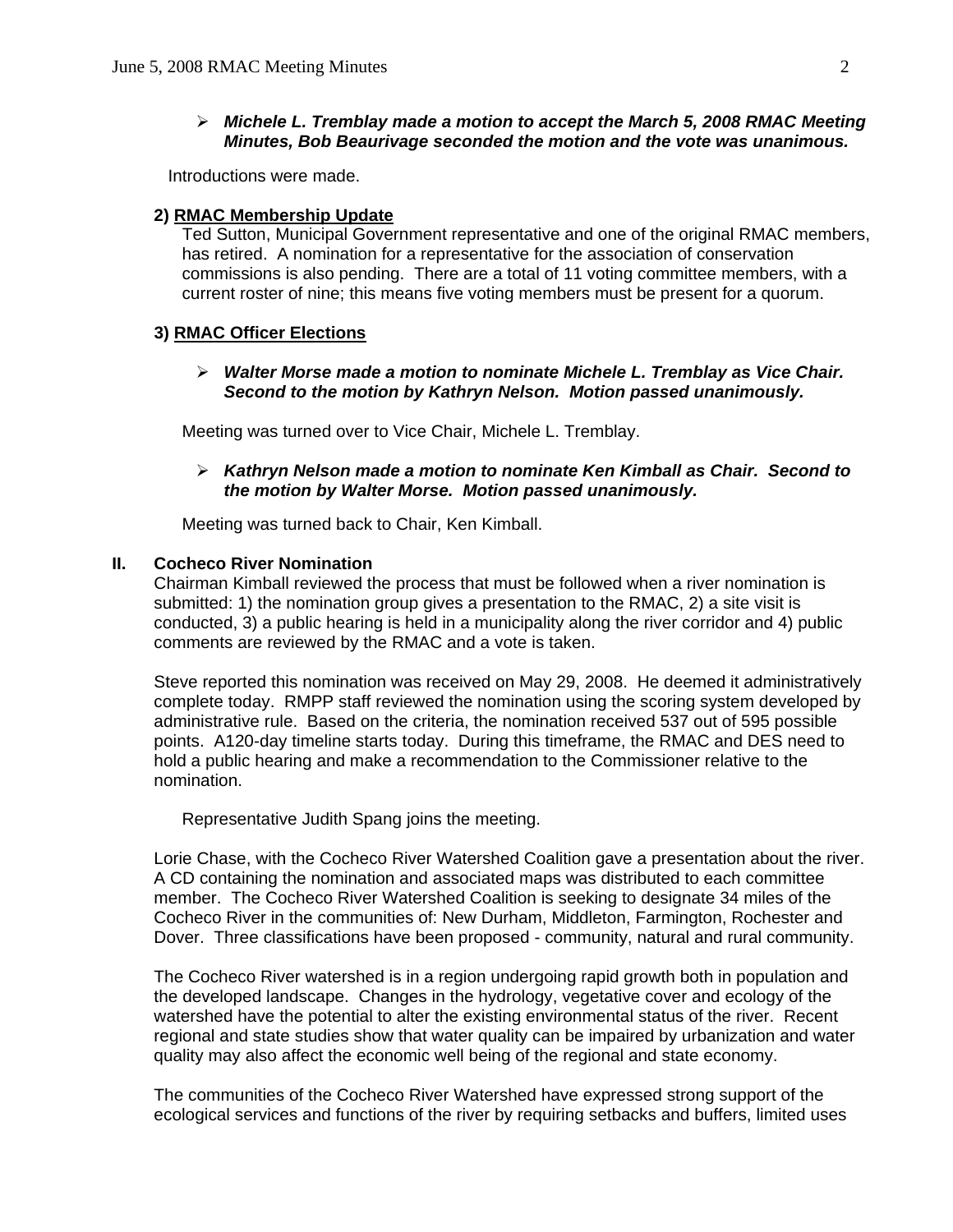and development disturbance near the river and water quality standards. In fact, several communities require stricter setbacks and buffer standards for the river than required by the NH Comprehensive Shoreland Protection Act.

 In 2008, the Town of New Durham strongly supported protection of the Cocheco River and its watershed by adopting a Conservation Focus Area ordinance and a Steep Slope Protection District ordinance. The purpose of the Conservation Focus Area ordinance is to conserve lands of exceptional significance containing the critical ecological, biological and water resources of New Hampshire's coastal watershed including diverse wildlife habitat, abundance wetlands, high water quality, productive forests and outstanding recreational opportunities. The Steep Slope Protection District ordinance implements standards for development of steeply sloping lands in order to limit soil loss, erosion, excessive stormwater runoff, degradation of surface waters, and to maintain the natural topography and drainage patterns of the land.

*The Land Conservation Plan for New Hampshire's Coastal Watersheds (2007)* by The Nature Conservancy and its state, local and non-profit partners recognizes four Core Focus Areas and their Supporting Landscapes located wholly or partially within the Cocheco River corridor. These areas contain lands of exception significance for the protection of living resources and water quality. The Core Focus Areas and Supporting Landscapes include: Cocheco Headwaters (New Durham, Middleton), Blue Hills (Farmington), Rochester Heath Bog (Rochester) and Rochester Neck (Rochester).

 Julie LaBranche, of the Strafford Regional Planning Commission, answered questions regarding the Conservation Focus Area and Steep Slope Protection District ordinances. Bill McCann, of the Dover Conservation Commission, spoke for the commission in support of this nomination.

Steve explained the point system that is required by administrative rule in more detail. The point system is used to evaluate all nominations and make relative comparisons between rivers. It is also used to determine the specific characteristics of each river. There is no minimum score for a river to become designated. The scoring system is more favorable towards multi-use rivers.

 The Committee suggested the Cocheco River Watershed Coalition acquire letters of support from each of the towns along the river. The letters would need to be submitted before the RMAC vote.

The site visit will be on July 23<sup>rd</sup> beginning at 1 PM, followed by dinner, then a 7 PM public hearing. A 20-day public comment period will begin after the public hearing. The 120 day deadline will end October 3<sup>rd</sup> and the LSR submission will need to be made in November.

A five minute recess was taken.

#### **III. Ammonoosuc River, Upper Reach Nomination**

Steve reported the nomination was received on May  $30<sup>th</sup>$  and was deemed administratively complete today. The point system was applied; it scored 505 out of 595. Eight letters of support have already been received. This segment is contiguous with the existing designation of the Ammonoosuc River. The Ammonoosuc River Local Advisory Committee has indicated their willing to accept the additional responsibility for the upper reach of the Ammonoosuc River. This is the first time additional mileage has been added onto an existing designated river.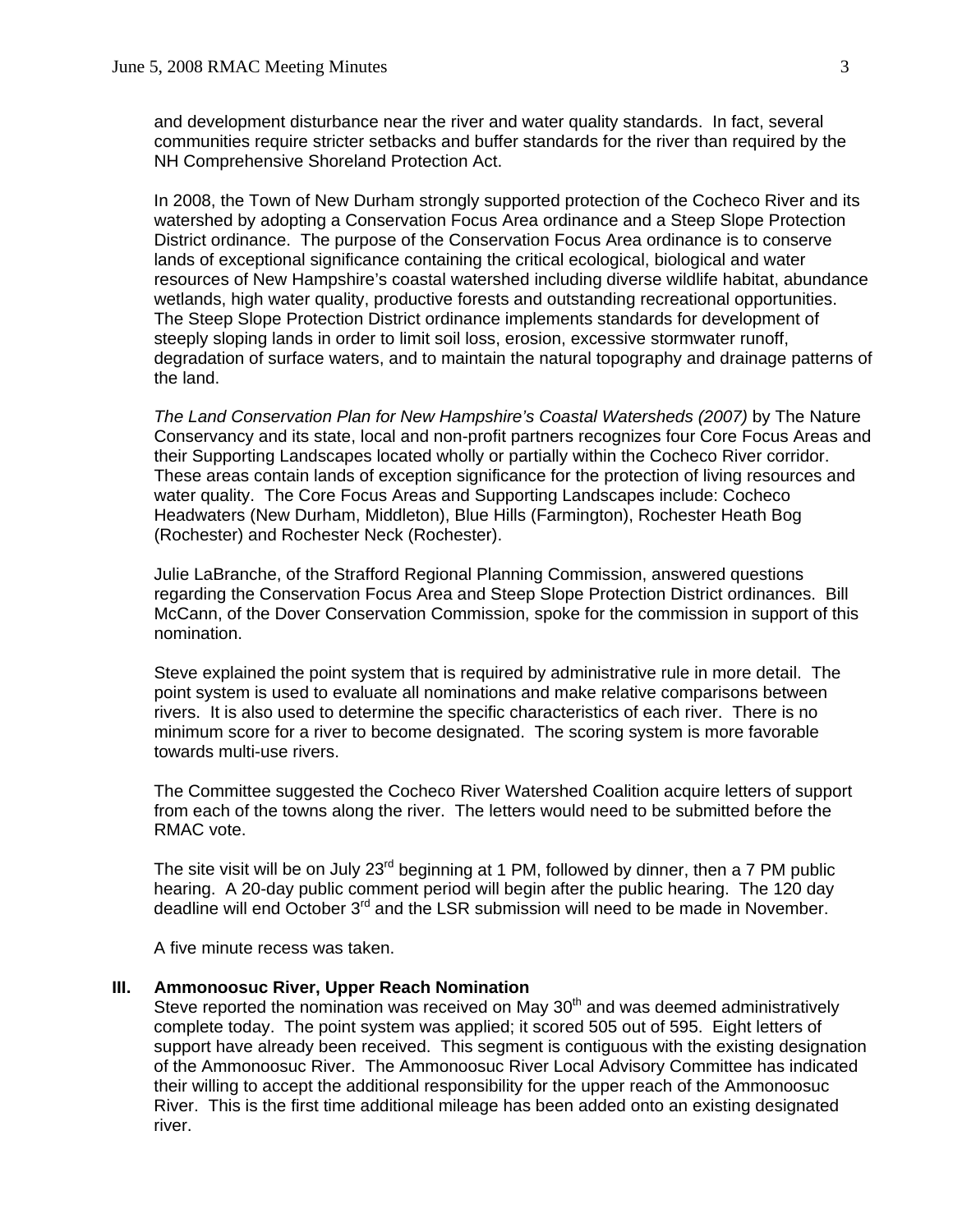Charlie Ryan, Joan Karpf, and Leslie Bergum, members of the Ammonoosuc River Local Advisory Committee gave a presentation on their nomination. One of the first tasks of the Ammonoosuc River Local Advisory Committee was to designate the remaining mileage of the Upper Ammonoosuc River. This nomination includes the remaining 12 miles starting from the White Mountain National Forest property line at Lower Falls in the Town of Carroll upstream to and including the Lakes of the Clouds on the western slope of Mount Washington in the unincorporated place of Sargents Purchase.

 The Upper Reach of the Ammonoosuc River offers many historic and cultural resources of local and statewide importance representing all of the important historical periods from the early settlers to the rise of tourism in the  $20<sup>th</sup>$  century. This segment of the river corridor boasts the world's first mountain climbing railway, the Mount Washington Cog Railway, the Mount Washington Hotel, which is listed on the National Historical Register, as well as several locally important archeological and historical sites.

 The Upper Reach of the Ammonoosuc River includes one of the most beautiful and significant river valleys in New Hampshire. It is valued by locals and tourists from around the country for its spectacular vistas of Mount Washington and the Presidential Range of the White Mountains. The river's steep, mountainous features provide rushing rapids and beautiful waterfalls including the Upper and Lower Falls. The Ammonoosuc Ravine Trail follows the headwaters of the Ammonoosuc River in a direct route to the Lakes of the Clouds. This popular trail boasts many fine waterfalls, cascades and Gem Pools, which are beautiful emerald pools at the foot of a cascade. The upper section of the river trail affords excellent views of the area. In addition, this portion of the corridor along Route 302 has been designated as a state Cultural and Scenic Byway.

 The Ammonoosuc directly and indirectly provides drinking water to the communities through which it passes. Individual wells and aquifers lie along the length of the river. The water quality of the river has improved dramatically since the 1970's with nearly the entire river meeting or exceeding Class B standards. However, concerns regarding the lack of water quality data have resulted in volunteers joining the NHDES Volunteer River Assessment Program.

 This portion of the Ammonoosuc River offers recreational opportunities of importance to both residents and tourists. This area of the White Mountain National Forest is associated with hiking, camping, skiing, snowmobiling, horseback riding, golf, mountain biking and other activities. The river itself is one of the state's best white water rivers rated from Class II to IV and is enjoyed by an increasing number of kayakers and canoeists. The easily accessible river is heavily fished for native and stocked trout. It is not unusual on a hot summer day to see people, residents and tourists alike, swimming at many locations along the river.

 The Upper Reach watershed area and river corridor remain one of the most pristine ecosystems in the northeast. The extreme ecological diversity within this relatively small area is significant. The NH Natural Heritage Inventory has identified several exemplary natural communities and many plants that are threatened or endangered species. Mammals and invertebrates also make this critical list. Over 140 bird species have been identified with bald eagles, osprey and a variety of hawks are seen in the spring and fall as they migrate along the river. Native brook trout still inhabit the Upper Reach waters. The U.S. Silvio O. Conte National Wildlife Refuge identifies the Ammonoosuc River as "an important cold water fishery" and places a 'high' priority on protecting the river, not only as an important fishery, but also for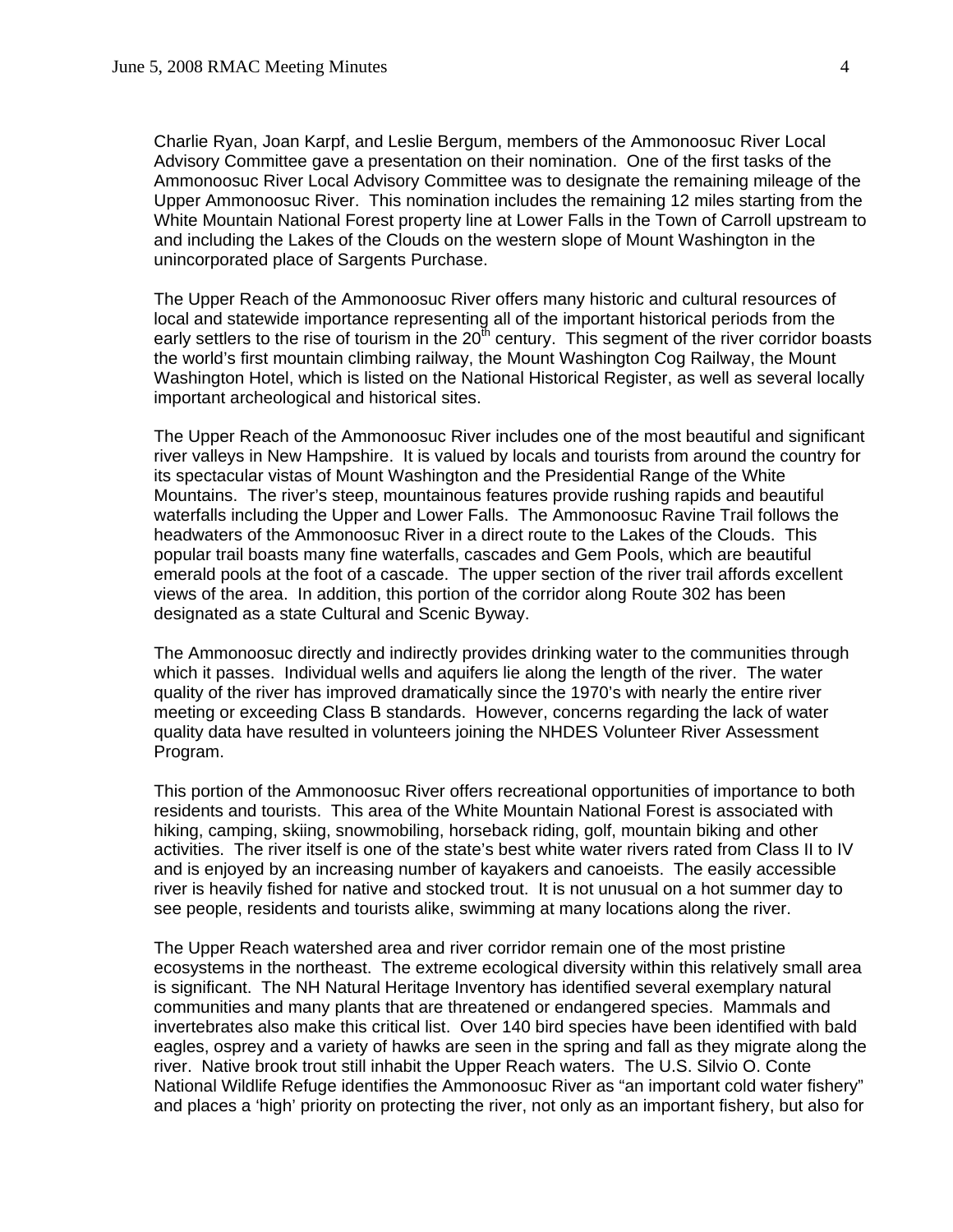"contiguous habitat communities" which includes portions of the White Mountain National Forest.

 This portion of the Ammonoosuc River is currently in the middle of a development boom with increases in commercial and residential users. There is growing concern about the impact these changes and the resulting fragmentation will have on water quality, wildlife, stream bank erosion rates, access and the quality of the recreational experience on the river. The expansion of the golf course along the Ammonoosuc River at the Mt. Washington Resort may pose a threat to the water quality that currently exists in the river. The introduction of invasive species, particularly *Didymosphenia geminata* also known as Didymo or Rock Snot, is a continuing threat to this resource.

The RMAC would like to see letters of support from the Town of Carroll as well as the Coos County Planning Board.

It was decided to conduct the site visit on August  $12<sup>th</sup>$  beginning at 1 PM, followed by dinner, a RMAC meeting, and a Public Hearing at 6 PM, concluding with reconvening the RMAC meeting. If necessary there will be a conditional vote dependent upon the receipt of letters of support from the Town of Carroll and the Coos County Planning Board. Logistics will be determined closer to the date.

#### **IV. LAC Permit Notification**

Kath Nelson proposed that a subcommittee be formed to review and make recommended changes to the permit notification process the RMPP uses for the local advisory committees (LACs). There has been concern that LACs were not being notified of actions taken within their jurisdiction. Legislative changes would have to be made to specifically address these concerns. Kath sent a notice to the LACs Chairs asking their opinions on the current process. The responses received were in support of forming a subcommittee. Pursuant to RSA 483:12 a, I-a "the Rivers Coordinator shall develop in conjunction with the affected state agencies and local river management advisory committees, the procedure by which the state shall notify the appropriate local river management advisory committee when the action is being considered which affects a designated river." The two concerns are: 1) the LACs would like to be notified of permit decisions or enforcement actions within their jurisdiction and 2) there is a strong need for better communication between DES and the LACs. The LACs would like confirmation that their comments are being heard and their recommendations are incorporated as conditions into permits as appropriate.

#### ¾ *Michele L. Tremblay made a motion to form a subcommittee of RMAC members and LAC members to review and submit recommendations regarding the permit notification process the RMPP uses for the LACs. Second by Bob Beaurivage. Motion passed unanimously.*

 Michele L. Tremblay suggested that someone from DES and DOT also participate. In addition to the changes to the legislation, there needs to be consistency in statutes and administrative rules to make LACs an integral part of the process. Chairman Kimball suggested the policy for the disposal of state-owned lands be reviewed and used as guidance for this process. This subcommittee will be a task-oriented committee. It will not be on-going. It is expected that the subcommittee will communicate via conference calls and email as much as possible. Michele offered to host a webinar, if it would be of help.

 Kath Nelson will serve as the Chair. Michele L. Tremblay and Kevin Nyhan (DOT) also volunteered to serve on the subcommittee. Steve will serve as staff and will also work with the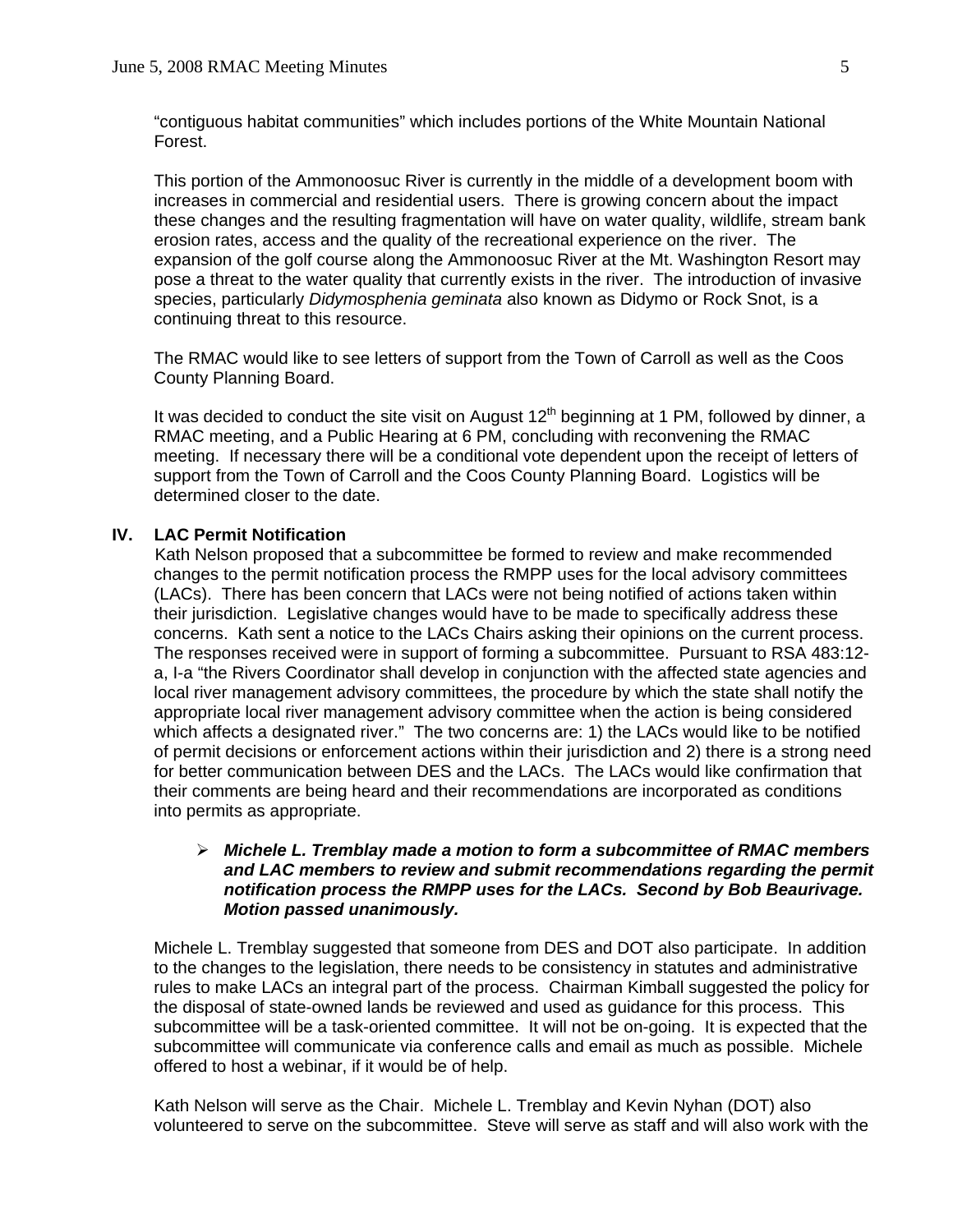DES Waste and Water Divisions to find suitable representatives. Interested LAC members will also be invited to participate. Chairman Kimball stated that the objective is to develop a clear communication structure to resolve the uncertainty that exists right now. It is expected that this can be accomplished by the end of the year.

#### **V. Sustainability Initiative – Jenn Rowden**

Jenn referred to the final initial report of the Sustainability Initiative that was distributed. She provided a brief overview of the executive summary. In January 2008, the LMAC and the Rivers Management Advisory Committee (RMAC) presented *The Sustainability of New Hampshire's Surface Waters* to Commissioner Burack. The paper provides a roadmap to address the LMAC and RMAC's concerns that despite decades of efforts the quality and integrity of the state's water resources will decline under current efforts. Commissioner Burack supported the LMAC and RMAC's efforts and with the help of LMPP/RMPP staff requested they move forward with the Sustainability Initiative focusing on near-term achievable goals and integration with other strategic initiatives occurring within the state.

The LMAC and RMAC believe that if adequate resources and information are not made available now, then achieving sustainability of New Hampshire's surface waters will become more difficult, more costly or impossible. The LMAC and RMAC define sustainability as "the preservation and protection of water quality and quantity, maintaining intact ecological linkages between surface waters and their surrounding watersheds, achieving the appropriate balance between different human uses while protecting the biological integrity of the resource, and restoring and improving existing degraded systems." Both committees recognize the State's anti-degradation provision in the water quality standards rules in Env-Ws 1700s, but feel that water quality should be improved where necessary.<sup>[1](#page-5-0)</sup> Development of a timeline for achieving sustainability is difficult, but if aggressive actions are not made now sustainability may not be possible.

The interim report makes recommendations for short-term achievable goals and actions to address four of the eight issues identified by the LMAC and RMAC as being critical to sustaining the state's water resources:

- Lack of Data and Improve Data Access and Management
- Lack of a Coordinated Approach to Manage Watersheds
- Control of Invasive Aquatic Plants

 $\overline{\phantom{a}}$ 

• The Consumptive Use of Surface and Groundwater

A list of several recommendations with specific goals that address each of the four issues has been completed. The recommendations were based on the ability to complete the task by the end of 2008. All are meant to be included in the current budget cycle, the upcoming legislative cycle, and/or the current strategic planning efforts at DES. All capital budget items have been submitted with the DES capital budget request. Program operational budgets will be discussed with the commissioner for his input. Legislative aspects will be internally vetted as appropriate. There are also programmatic recommendations that will take place within DES. The purpose of the meeting with the commissioner, to be held later this afternoon, will be to garner his support of the recommendations and to further discuss their implementation in the five-year DES strategic plan. The following will be discussed: 1) explanation of the process used to develop the recommendations, 2) the political feasibility of implementing the recommendations,

<span id="page-5-0"></span> $1$  Anti-degradation means that, whatever the current state of the surface water is, human activity should not make it worse unless there is an overriding social or economic reason to do so.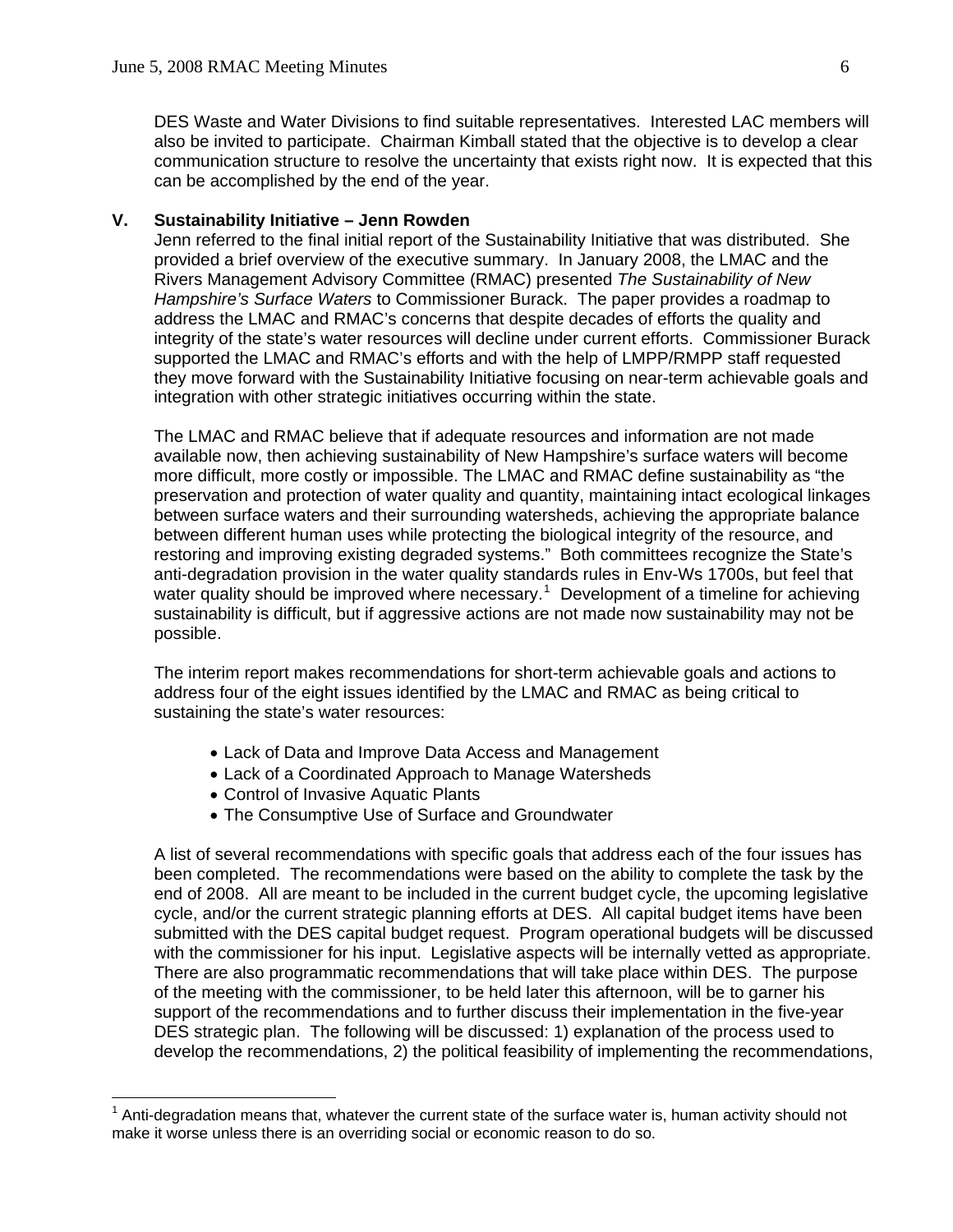particularly in regards to legislation, would DES support the proposed legislative changes or will the LMAC or the RMAC need to find legislative sponsors and 3) funding aspects.

There was a meeting in May to discuss ways to help fund many of the DES water-related programs that rely on federal funds. Proposals of ideas are being investigated to determine their feasibility. Chairman Kimball stated that the role of the RMAC is to conduct due diligence. The Sustainability Initiative was voted on and the challenge has become how to find the necessary resources to make it happen. Many of the programs at DES exist legislatively, but are not adequately funded. The objective is to find out what kind of funding mechanisms are needed to meet the goals laid out and how to get them in place.

Steve noted they met with the commissioner relative to the funding mechanism proposed in RSA 483. It was determined that the funding mechanism was deemed politically infeasible. The Commissioner did recognize there is a need for a long-term funding mechanism for the Rivers Program. The RMAC needs to consider how to tie the Sustainability Initiative to RSA 483 legislation. Paul Currier pointed out that DES intends to think strategically about the programs that are general funded. DES also plans to evaluate what is being done with existing funding and what is required under law, but is not being done. Changing conditions must also be taken under consideration. Chairman Kimball and Michele L. Tremblay encouraged taking a holistic approach, which offers stronger justification.

Jenn and staff were thanked for their work on this effort.

#### **VI. Legislation/Rulemaking/Other – Steve Couture**

Steve will revise the legislation that the RMAC proposed for RSA 483. The proposed funding mechanism will be removed. It will be reviewed again at the July  $23<sup>rd</sup>$  meeting.

 Steve reviewed the Weare Bridge project. In January, the RMAC received a presentation concerning a permit to replace the Abijah Road Bridge in the Town of Weare. The project would dredge and fill a total of 8,400 square feet to replace and upgrade the existing public bridge adjacent to and within the bed and banks of the Lake Horace Marsh Prime Wetland and temporarily impact 3,000 square feet to improve roadway alignment. The project is located at the downstream endpoint of the Natural section of the North Branch of the Piscataquog River.

 At that meeting, the RMAC determined the following: 1) "channel" is not defined in RSA 483, 2) the proposed project appears to be a *permanent* (emphasis added) impact, so it may not be allowed at all under the provisions of RSA 483, 3) the RMAC is concerned that this project does not meet the protection measures outlined in RSA 483:9, III, and 4) the RMAC advises DES to document its interpretation of "channel" within the context of RSA 483.

 On May 20, 2008, the DES Wetlands Bureau approved the request and initiated a 20-day permit reconsideration period for prime wetlands pursuant to Env-Wt 704.01. Relevant findings of note from the letter are as follows:

- The NH Management Advisory Committee met on January 23, 2008, the committee advised DES to document its interpretation of "Channel" within the context of RSA 483.
- The project meets the intent of Natural Rivers Protection, RSA 483:9, III, as the alterations to the channel result in an overall net gain in the size of the channel opening and improve the ability of the Piscataquog River to transport water and sediment through the structure in low and high flows.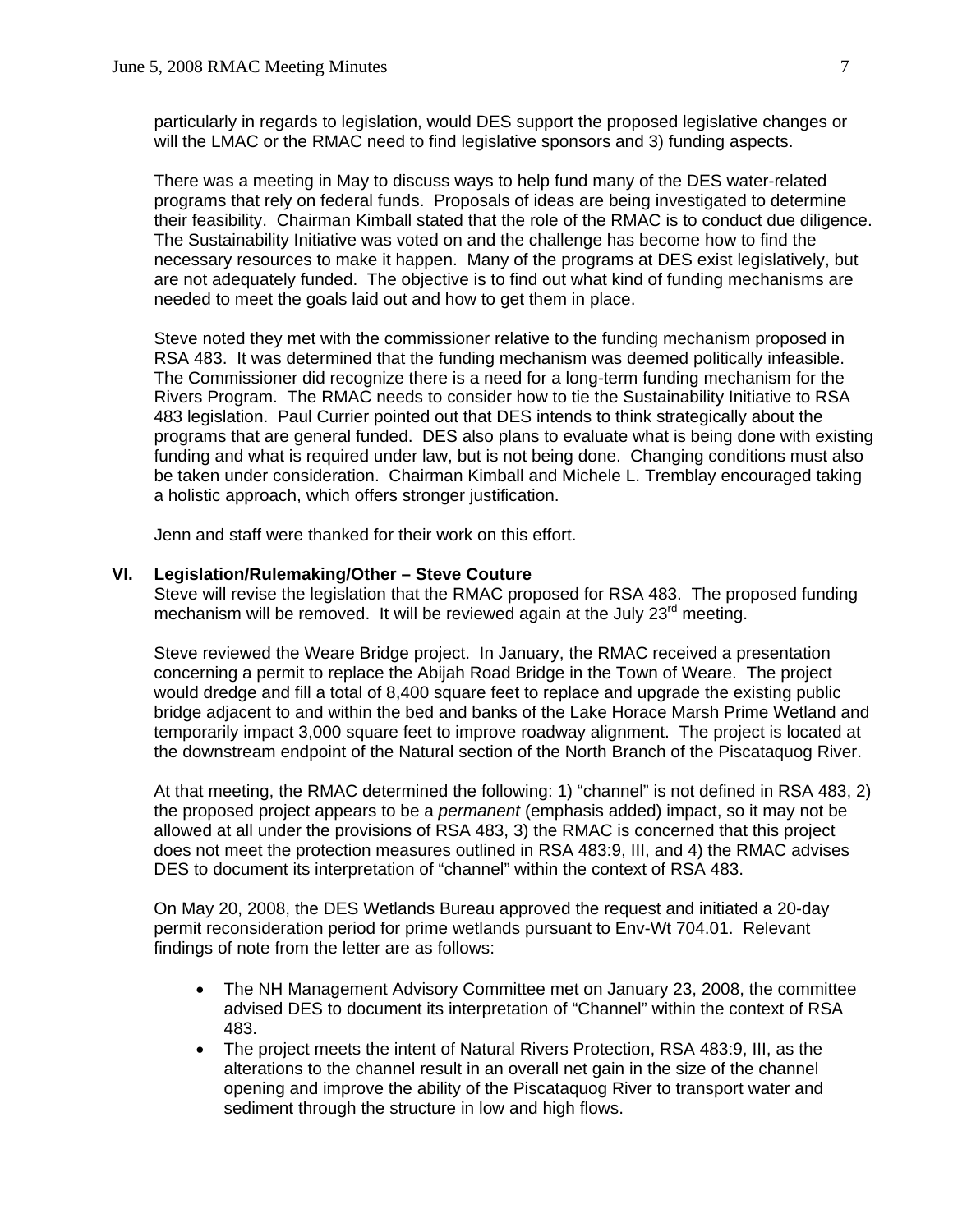• The project meets the intent of Natural Rivers Protection, RSA 483:9, III, as the alignment of the proposed structure is being improved to be more in line with the thalweg of the river improving the channel planform.

 RMAC specifically asked DES to carefully consider the situation and define channel. The term "channel" has yet to be defined within the context of RSA 483. It is important to point out, that according to RSA 483:4 IV "'channel alteration' means any human activity which changes the character of a river or stream channel including, but not limited to, filling, dredging, relocating, excavating, cleaning, deepening, widening, straightening or riprapping."

 After much discussion, the RMAC expressed concerned that the RSA is subject to varying interpretations of this protection measure. RMAC members also expressed concern regarding setting precedent for future projects.

 Chairman Kimball recommended sending a letter to the commissioner expressing their concerns. The RMAC does not object to this project and is supportive of the end product, but has concerns regarding the overall process. According to RSA 483:9 III, for river reaches designated 'natural,' "No channel alteration activities shall be permitted, except that the commissioner may approve *temporary* (emphasis added) channel alterations in conjunction with the repair or maintenance of a bridge, road, or riprap which is in place at the time a river or segment is designated."

 DES's approval never appropriately addressed the fact that its decision was in direct conflict with RSA 483. The project could have been allowed through the appeals process and preserved precedent while permitting the project to proceed.

 The RMAC recognizes that when interpreted literally, RSA 483:9 III does not allow restoration projects on natural segments if the river was designated after human disturbance. This is counterproductive. Restoration projects that restore the natural characteristics of the river for which it was designated should be encouraged and fully supported. Therefore, the RMAC suggests making appropriate changes to RSA 483, during the next legislative session, to rectify this problem.

### ¾ *Michele L. Tremblay made a motion to write a letter to the commissioner expressing the concerns described by Ken. Ann Krantz seconded the motion. Motion passed with one nay.*

 The letter must be sent before the public comment period ends on June 9th. A copy should also be sent to the Wetlands Bureau. It is important to note that the statute was written 20 years ago, before river restoration projects were common.

### ¾ *Michele L. Tremblay made a motion that the RMAC review the legislative changes put forth by the legislative subcommittee relevant to RSA 483. This would involve removing the funding portions and amending the language to allow and encourage restoration projects that restore the natural characteristics of the river for which it was designated. Allen Bartlett seconded the motion. Motion passed unanimously.*

 Steve noted that ten stream gages were requested for the Capital Budget in the next biennium. He then provided a brief legislative update:

HB1601 instream flow pilot reporting dates were extended.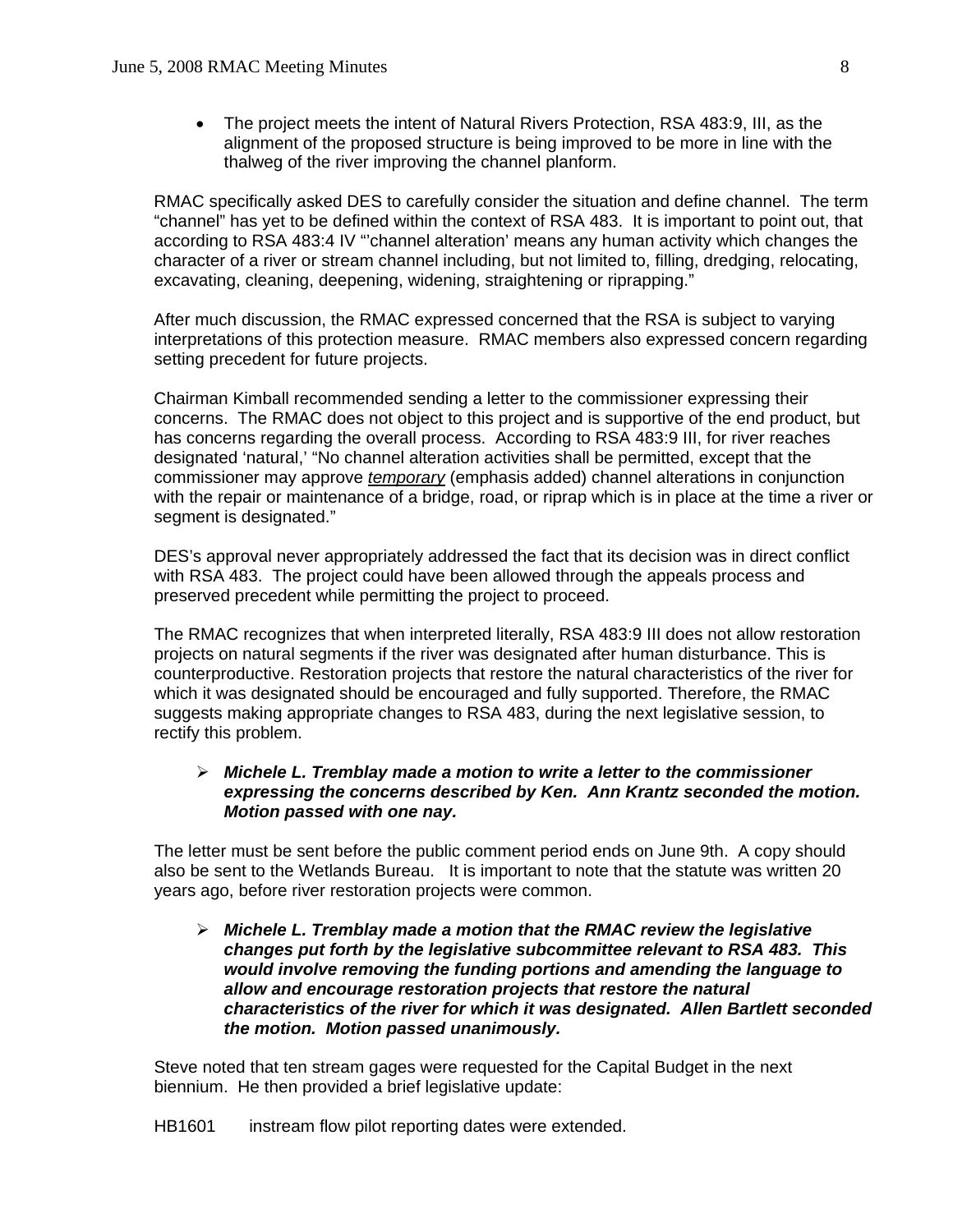HB384 inspection of septic systems at the time of sale of property now includes rivers. HB1581 stormwater utilities passed.

### Flood Management Commission:

 John Magee noted the final report is due in August. The subcommittee reports are to be finalized by the end of the June. He will bring draft recommendations to the RMAC in July for consideration.

#### Stream Crossing Rules:

Michele Tremblay reported there are two upcoming meetings: one in July and one in August.

- ¾ *Michele L. Tremblay made a motion to support the following recommendations for the Stream Crossing Rules committee:* 
	- *1) Request DOT update the map of designated rivers, both electronically and in printed materials.*
	- *2) Request the Wetlands Bureau to conduct random spot checks of the Permit by Notification sites.*
	- *3) Request the proposed in-lieu stream crossing program look at the appropriate fee calculation rather than a set cost. Second by Kathryn Nelson, motion passed unanimously.*

 Lease of State Owned Land Commission – Bill Heinz sent an email indicating the HB710 Commission meetings are frequently cancelled, since the legislative calendar takes precedence.

## **VII. Surplus Land Reviews (SLR)- Disposition of state-owned properties – Laura Weit**  Neither of the following requires votes. Laura gave a brief overview of each.

- 1) DOT 08-02: Town of Bow, (Upper Merrimack River). DOT has been very proactive to preserve this area for conservation interests. It is 53 acres and is contiguous with 40 acres of unfragmented forest in the town of Bow. DOT approached Steve to request feedback to support their decision not to the sell this land. Laura sent a memo on May 12, 2008 indicating that the land would be best suited as conservation land. Michele L. Tremblay shared that the Upper Merrimack River LAC also believes it should be preserved.
	- ¾ *Michele L. Tremblay made a motion that regardless whether this property is disposed or retained a conservation easement should be placed on it. If it is disposed, it should first be offered to the municipality or another conservation group with the intention of placing a conservation easement on it. Second by Anne Krantz, vote was unanimous.*

 Jennifer Czyz noted that if DOT does retain ownership, they may want to contact the Conservation Land Stewardship Program (CLS) through the Office of Energy and Planning. The CLS Program manages the majority of the state's conservation easement lands.

 DOT 08-03: City of Keene, (Beaver Brook, tributary to Ashuelot River) is outside of RMAC jurisdiction but is within the Ashuelot River LAC jurisdiction. A preservation covenant will be a condition of the disposal to retain the historical significance of the site.

¾ *Bob Beaurivage made a motion that this be approved. Second by Anne Krantz, vote was unanimous.*